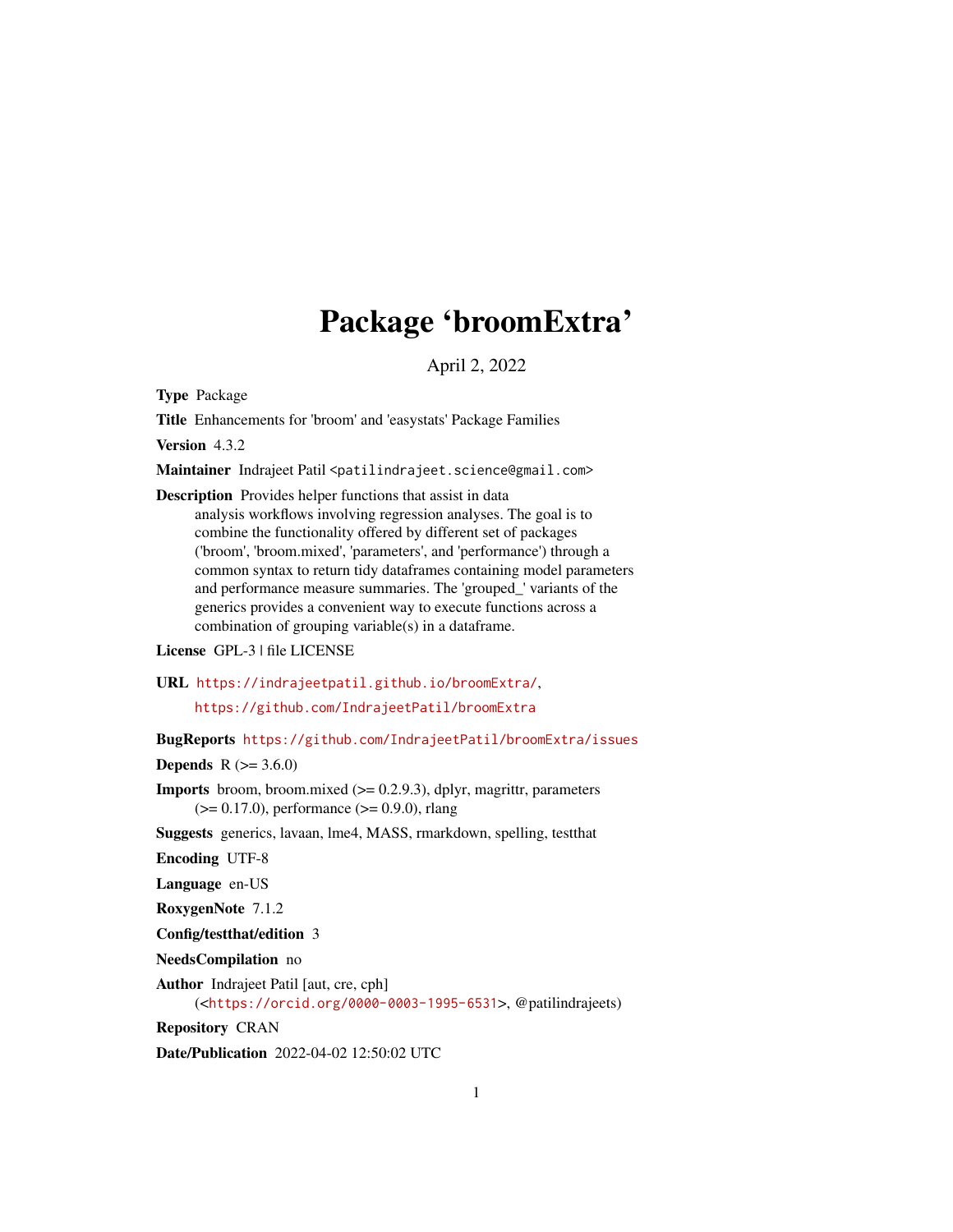### <span id="page-1-0"></span>R topics documented:

| Index | $\boldsymbol{9}$ |  |
|-------|------------------|--|

<span id="page-1-1"></span>augment *Retrieve augmented dataframe if it exists.*

#### Description

Checks if a augment method exits for a given object, either in {broom} or in {broom.mixed}. If it does, return the model summary dataframe, if not, return a NULL.

#### Usage

 $augment(x, ...)$ 

### Arguments

|   | Model object or other R object with information to append to observations. |
|---|----------------------------------------------------------------------------|
| . | Addition arguments to augment method.                                      |

#### Value

A [tibble::tibble\(\)](#page-0-0) with information about data points.

#### See Also

[grouped\\_augment](#page-3-1)

```
set.seed(123)
lm.mod <- lm(Sepal.Length ~ Species, iris)
broomExtra::augment(lm.mod)
```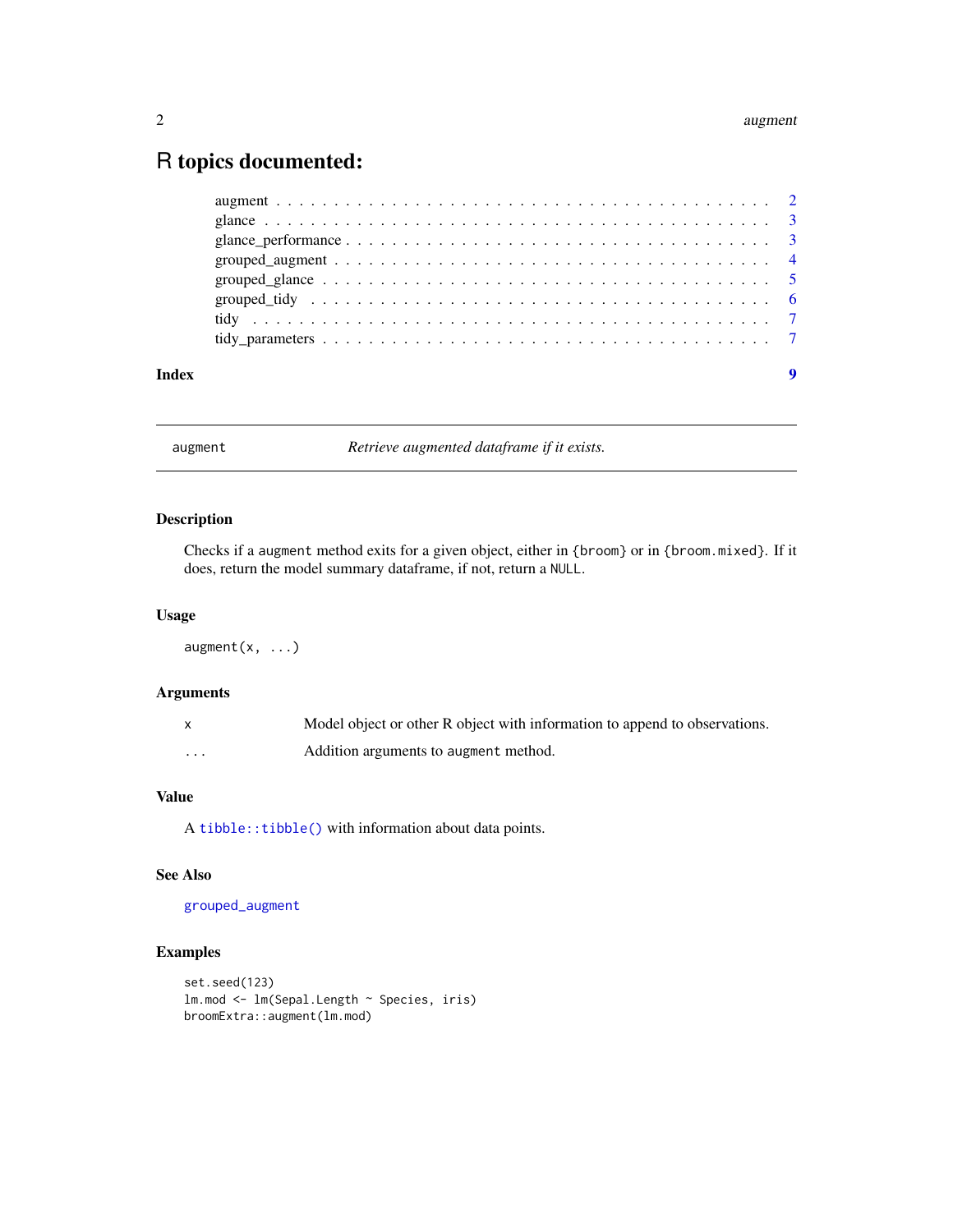<span id="page-2-2"></span><span id="page-2-0"></span>

#### Description

Checks if a glance method exits for a given object, either in {broom} or in {broom.mixed}. If it does, return the model summary dataframe, if not, return a NULL. In this case, you can try the [glance\\_performance\(\)](#page-2-1) function.

#### Usage

 $glance(x, \ldots)$ 

#### Arguments

|          | model or other R object to convert to single-row data frame |
|----------|-------------------------------------------------------------|
| $\cdots$ | other arguments passed to methods                           |

#### See Also

[grouped\\_glance](#page-4-1), [glance\\_performance](#page-2-1)

#### Examples

set.seed(123) lm.mod <- lm(Sepal.Length ~ Species, iris) broomExtra::glance(lm.mod)

<span id="page-2-1"></span>glance\_performance *Model performance summary dataframes using* {broom} *and* {easystats}

#### Description

Computes indices of model performance for regression models.

#### Usage

```
glance_performance(x, ...)
```
#### Arguments

|   | model or other R object to convert to single-row data frame |
|---|-------------------------------------------------------------|
| . | other arguments passed to methods                           |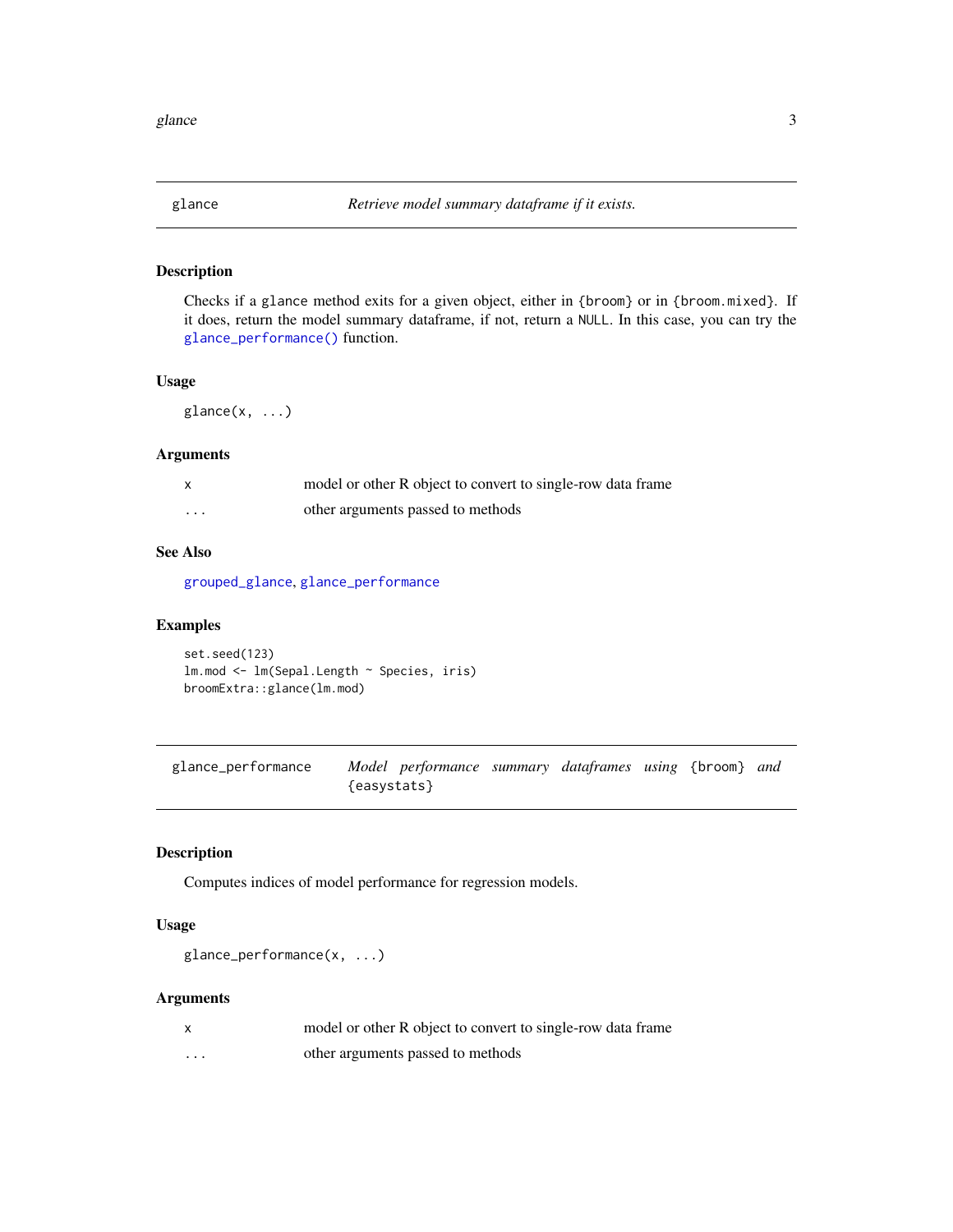#### <span id="page-3-0"></span>Details

The function will attempt to get these details either using [broom::glance\(\)](#page-0-0) or [performance::model\\_performance\(\)](#page-0-0). If both function provide model performance measure summaries, the function will try to combine them into a single dataframe. Measures for which these two packages have different naming conventions, both will be retained.

#### Value

A data frame (with one row) and one column per "index".

#### Examples

```
set.seed(123)
mod < -\text{lm}(mpg \sim wt + cyl, data = mtcars)broomExtra::glance_performance(mod)
```
<span id="page-3-1"></span>grouped\_augment *Grouped augment*

#### Description

Augmented data from grouped analysis of any function that has data argument in its function call.

#### Usage

```
grouped_augment(data, grouping.vars, ..f, ..., augment.args = list())
```
#### Arguments

| data         | Dataframe (or tibble) from which variables are to be taken. |
|--------------|-------------------------------------------------------------|
|              | grouping vars Grouping variables.                           |
| $\cdot$ . f  | A function, or function name as a string.                   |
| $\ddots$ .   | <dynamic> Arguments for . fn.</dynamic>                     |
| augment.args | A list of arguments to be used in the relevant S3 method.   |

#### Value

A [tibble::tibble\(\)](#page-0-0) with information about data points.

#### See Also

[augment](#page-1-1)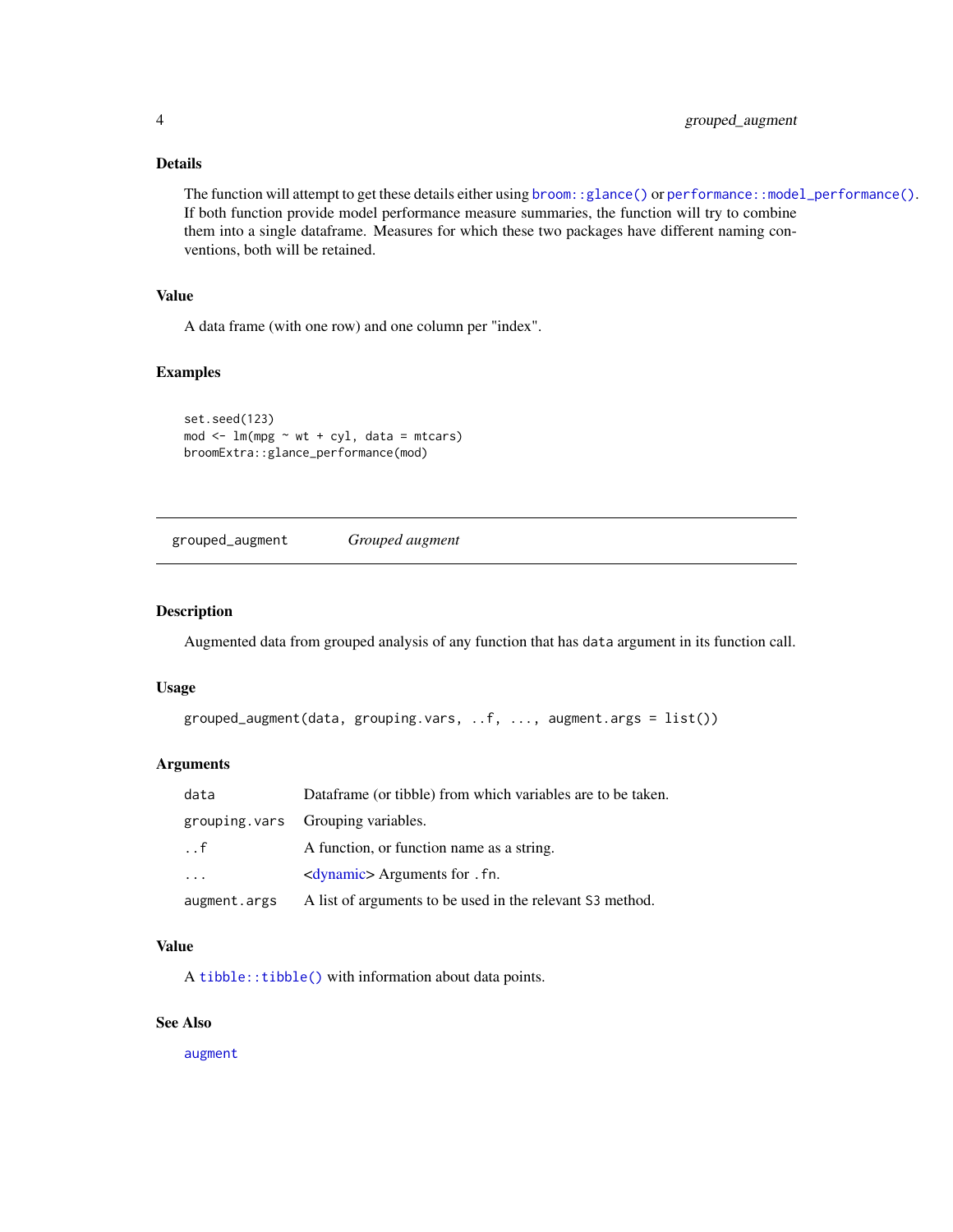#### <span id="page-4-0"></span>grouped\_glance 5

#### Examples

```
set.seed(123)
library(dplyr)
# linear mixed effects model
grouped_augment(
  data = mutate(MASS::Aids2, interval = death - diag),grouping.vars = sex,
  \ldots f = \text{lme4}::\text{lmer},
  formula = interval \sim age + (1 | status),
  control = lme4::lmerControl(optimizer = "bobyqa")
\mathcal{L}
```
<span id="page-4-1"></span>grouped\_glance *Grouped model summary*

#### Description

Model summary output from grouped analysis of any function that has data argument in its function call.

#### Usage

grouped\_glance(data, grouping.vars, ..f, ...)

#### Arguments

| data                    | Dataframe (or tibble) from which variables are to be taken. |
|-------------------------|-------------------------------------------------------------|
|                         | grouping vars Grouping variables.                           |
| $\ldots$ f              | A function, or function name as a string.                   |
| $\cdot$ $\cdot$ $\cdot$ | <dynamic> Arguments for . fn.</dynamic>                     |

#### See Also

[glance](#page-2-2)

```
set.seed(123)
library(dplyr)
# linear mixed effects model
grouped_glance(
  data = mutate(MASS::Aids2, interval = death - diag),grouping.vars = sex,
  \ldots f = \text{lm}e4::\text{l}mer,formula = interval \sim age + (1 | status),
  control = lme4::lmerControl(optimizer = "bobyqa")
\overline{)}
```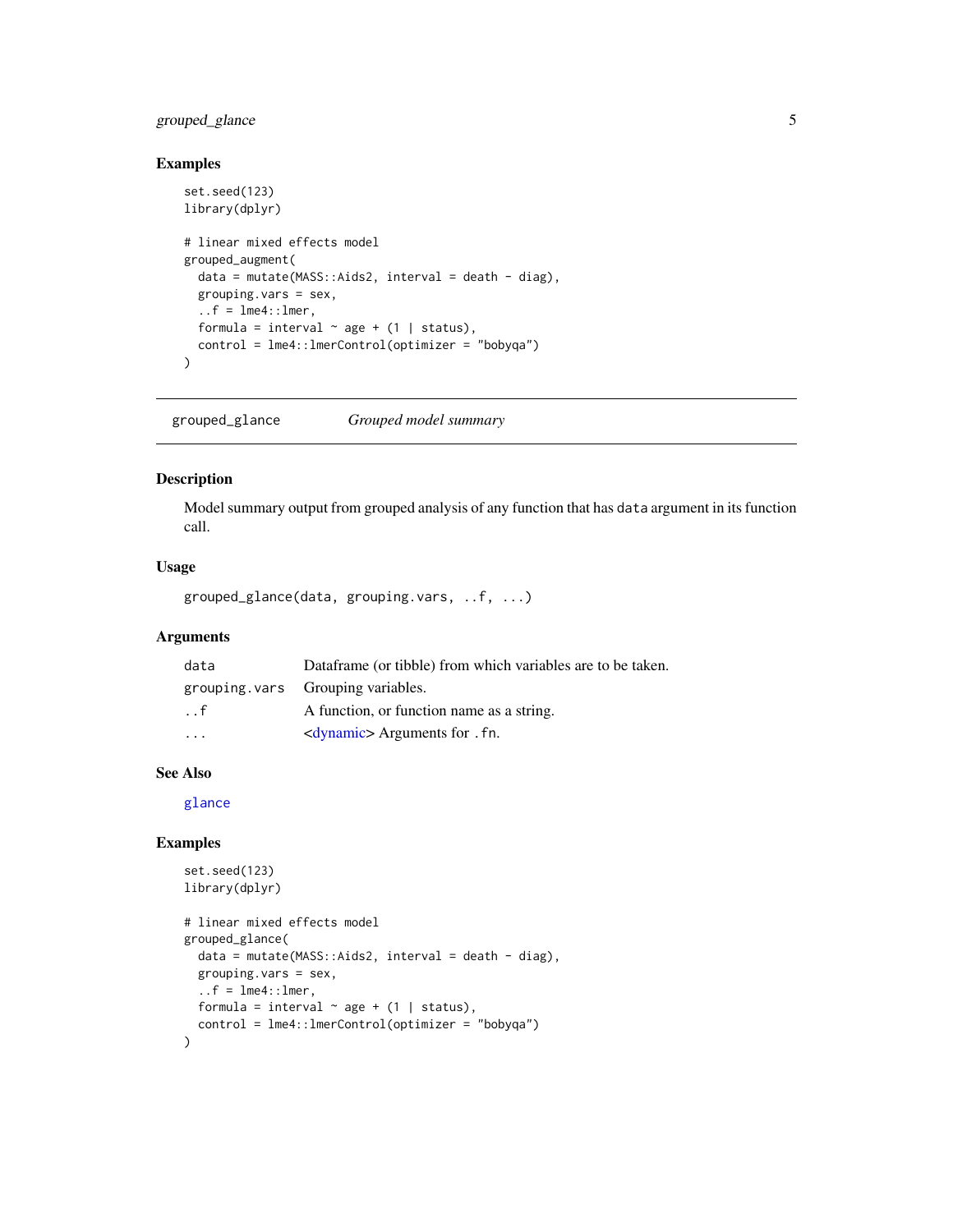<span id="page-5-1"></span><span id="page-5-0"></span>

#### Description

Tidy output from grouped analysis of any function that has data argument in its function call

#### Usage

```
grouped_tidy(data, grouping.vars, ..f, ..., tidy.args = list())
```
#### Arguments

| data                    | Dataframe (or tibble) from which variables are to be taken. |
|-------------------------|-------------------------------------------------------------|
|                         | grouping vars Grouping variables.                           |
| $\cdot$ . f             | A function, or function name as a string.                   |
| $\cdot$ $\cdot$ $\cdot$ | <dynamic> Arguments for . fn.</dynamic>                     |
| tidy.args               | A list of arguments to be used in the relevant S3 method.   |

#### Value

A [tibble::tibble\(\)](#page-0-0) with information about model components.

#### See Also

[tidy](#page-6-1)

```
set.seed(123)
library(dplyr)
# linear mixed effects model
grouped_tidy(
  data = mutate(MASS::Aids2, interval = death - diag),
  grouping.vars = sex,
  \ldots f = \text{lme4}::\text{lmer},
  formula = interval \sim age + (1 | status),
  control = lme4::lmerControl(optimizer = "bobyqa"),
  tidy.args = list(conf.int = TRUE, conf.level = 0.99)\mathcal{L}
```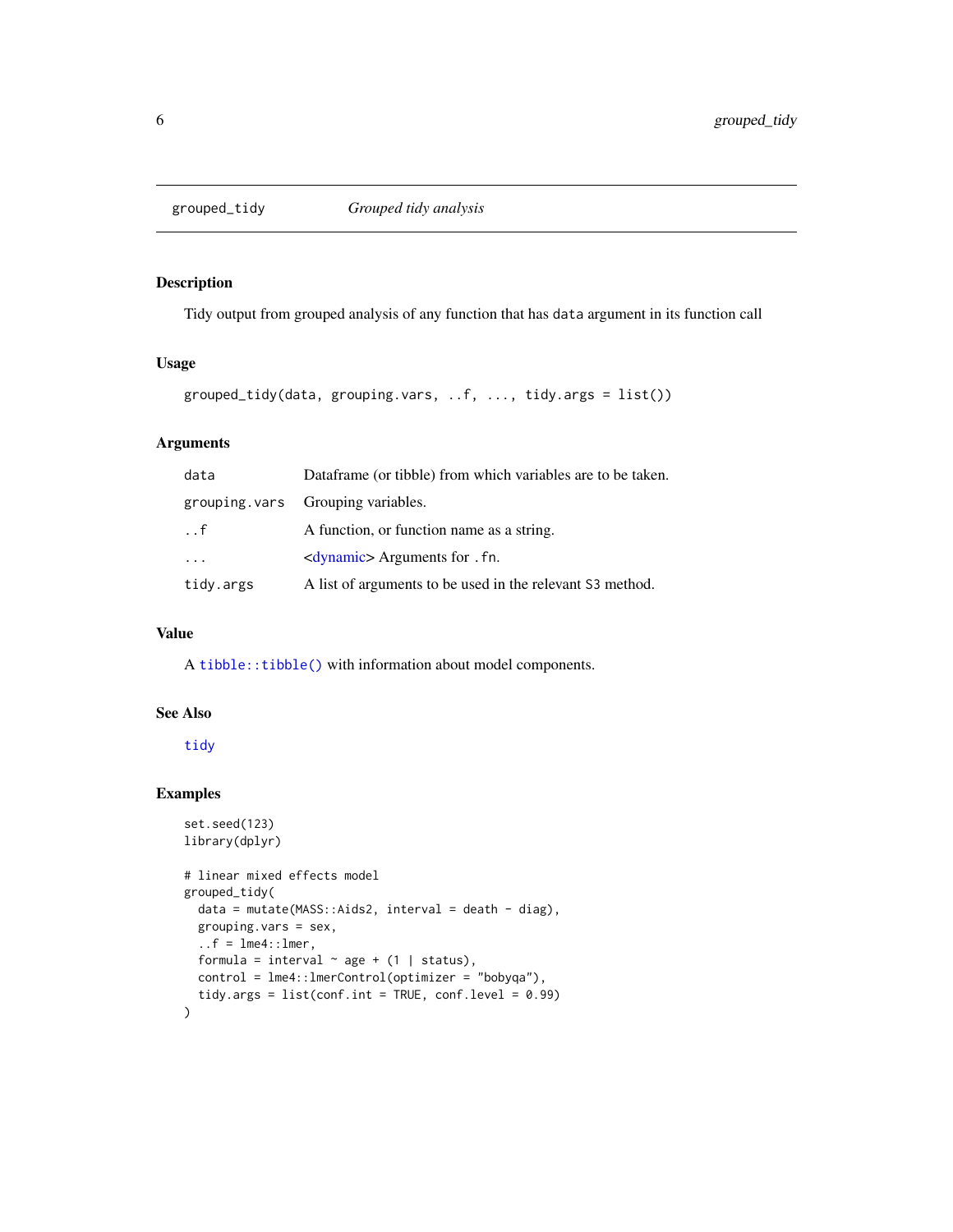#### <span id="page-6-1"></span><span id="page-6-0"></span>Description

Checks if a tidy method exits for a given object, either in {broom} or in {broom.mixed}. If it does, it turn an object into a tidy tibble, if not, return a NULL. In this case, you can try the [tidy\\_parameters\(\)](#page-6-2) function.

#### Usage

tidy $(x, \ldots)$ 

#### Arguments

|   | An object to be converted into a tidy tibble:: tibble(). |
|---|----------------------------------------------------------|
| . | Additional arguments to tidying method.                  |

#### Value

A [tibble::tibble\(\)](#page-0-0) with information about model components.

#### See Also

[grouped\\_tidy](#page-5-1), [tidy\\_parameters](#page-6-2)

#### Examples

```
set.seed(123)
lm.mod <- lm(Sepal.Length ~ Species, iris)
broomExtra::tidy(x = lm.m.mod, conf.int = TRUE)
```
<span id="page-6-2"></span>

| tidy_parameters |             |  | Tidy dataframes of model parameters using {broom} and |  |  |
|-----------------|-------------|--|-------------------------------------------------------|--|--|
|                 | {easystats} |  |                                                       |  |  |

#### Description

Computes parameters for regression models.

#### Usage

tidy\_parameters(x, conf.int = TRUE,  $\ldots$ )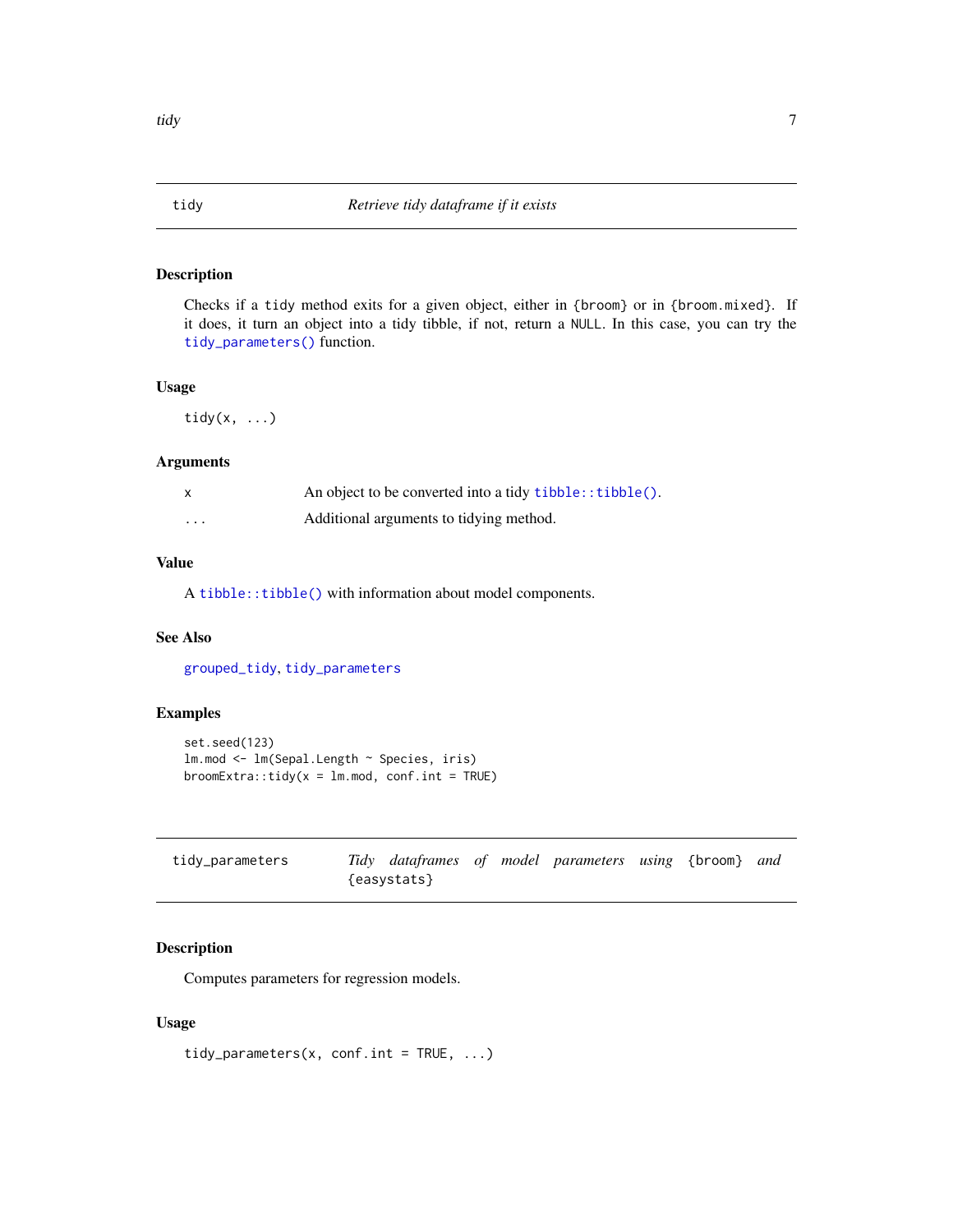### <span id="page-7-0"></span>Arguments

| x        | An object to be converted into a tidy tibble:: tibble().                                                                                                                                                                                                                                                                                                                                         |
|----------|--------------------------------------------------------------------------------------------------------------------------------------------------------------------------------------------------------------------------------------------------------------------------------------------------------------------------------------------------------------------------------------------------|
| conf.int | Indicating whether or not to include a confidence interval in the tidied output<br>(defaults to TRUE).                                                                                                                                                                                                                                                                                           |
| .        | Additional arguments that will be passed to parameters: : model_parameters()<br>or broom::tidy(), whichever method works. Note that you should pay atten-<br>tion to different naming conventions across these packages. For example, the re-<br>quired confidence interval width is specified using ci argument in parameters: : model_parameters,<br>while using conf. level in broom: : tidy. |

#### Details

The function will attempt to get these details first using [parameters::model\\_parameters\(\)](#page-0-0), and if this fails, then using [broom::tidy\(\)](#page-0-0).

#### Value

A data frame of indices related to the model's parameters.

```
set.seed(123)
mod <- lm(mpg ~ wt + cyl, data = mtcars)
broomExtra::tidy_parameters(mod)
```